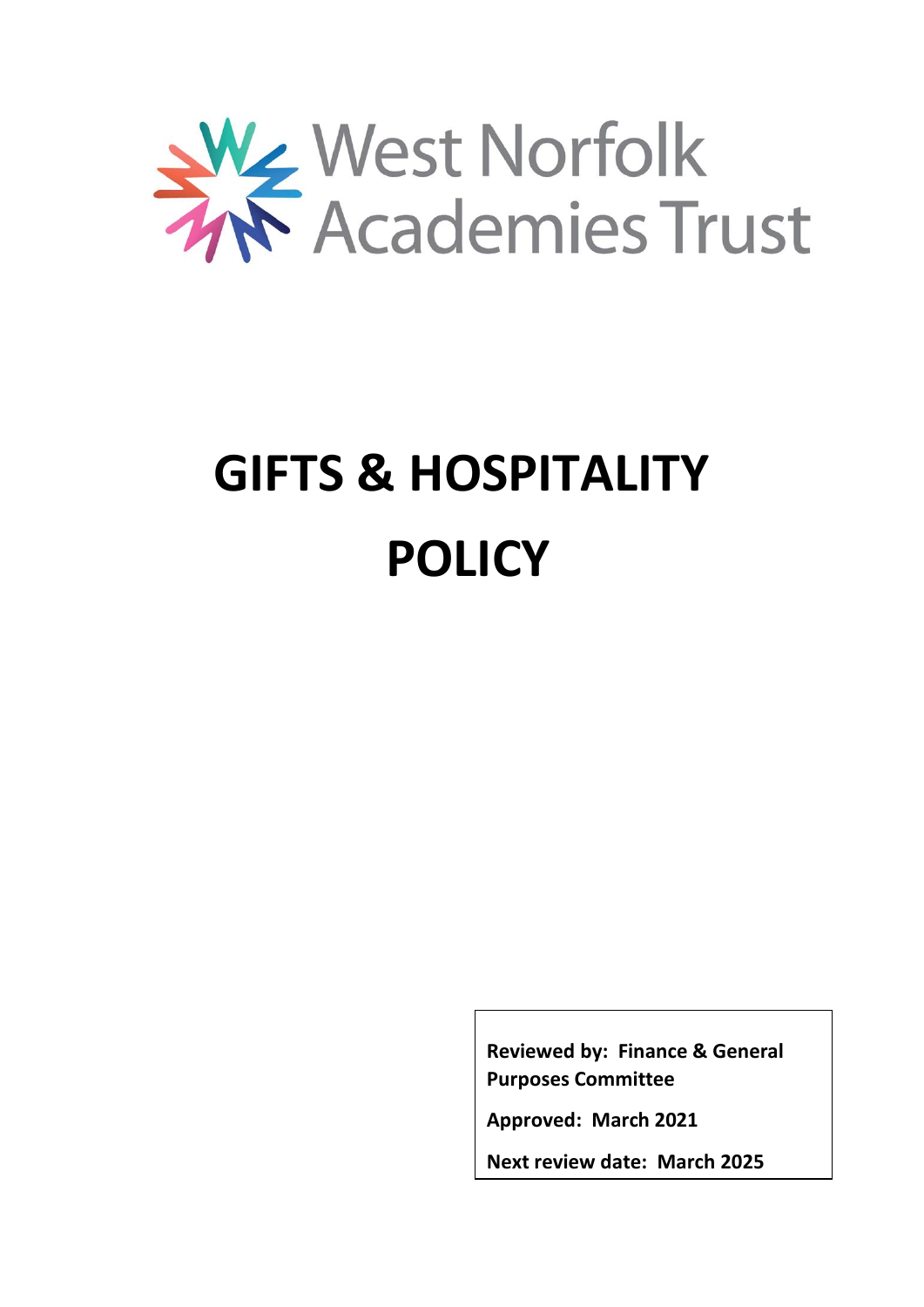# **Contents**

| Introduction |         |
|--------------|---------|
| Intention    |         |
| Compliance   | $1 - 2$ |
| Review       | 2       |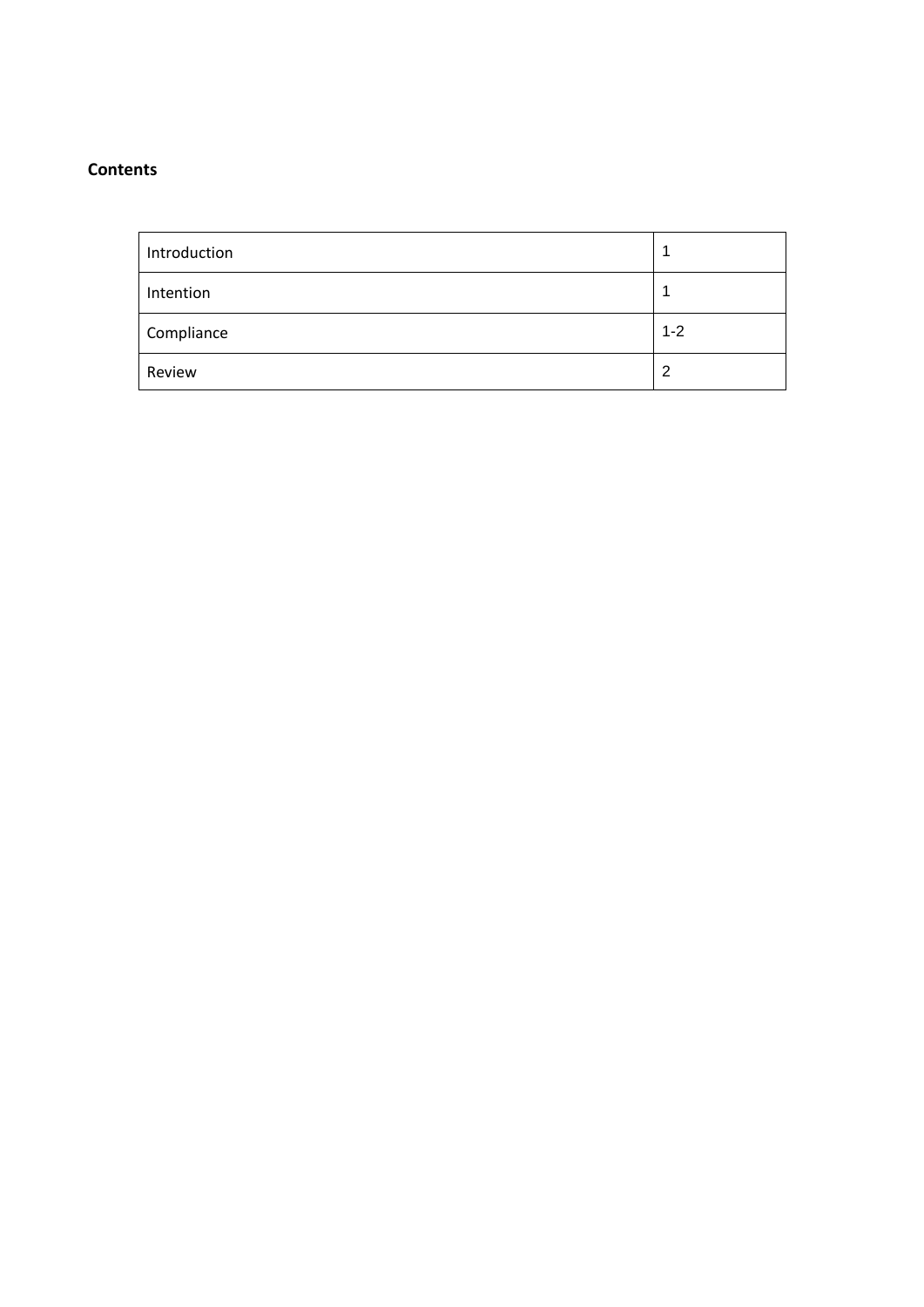## **1. Introduction**

**1.1** As a general guideline, business gifts and hospitality should not be accepted by any member of staff, except as provided for below.

# **2. Intention**

**2.1** The intention of the policy is to ensure that the Trust can demonstrate that no undue influence has been applied or could be said to have been applied by any supplier or anyone else dealing with the Trust. The Trust should be able to show that all decisions are reached on the basis only of value for money and for no other reason.

## **3. Compliance**

- **3.1** Any breach of this policy could lead to disciplinary action and may constitute gross misconduct.
- **3.2** Employees shall not use their authority or office for personal gain and shall seek to uphold and enhance the standing of the Trust by:
	- maintaining an unimpeachable standard of honesty and integrity in all their business relationships;
	- complying with the letter and spirit of the law, and contractual obligations rejecting any business practice that might be deemed improper;
	- at all times in their business relationships acting to maintain the interests and good reputation of the Trust.
- **3.3** Any employee who becomes aware of a breach of policy must either report this immediately to his or her manager who will instigate investigations as necessary or refer to the whistle blowing policy.
- **3.4** Any personal interest that may impinge or might reasonably be deemed by others to impinge on an employee's impartiality or conflict with the duty owed to the Trust in any matter relevant to an employee's duties (such as conflicting business interests) should be declared in writing (see paragraph 9). Any member of staff who is aware of any business dealings conferring personal gain, or involving relatives or associates of members of staff must supply details of such transactions to the Director of Finance for entry into the Register of Business Interests.
- **3.5** Employees are permitted to accept gifts, rewards or benefits from members of the public or organisations with which the Trust has official contacts only where they are isolated gifts of a trivial character, or inexpensive seasonal gifts (such as diaries or calendars). Gifts should not therefore be accepted if they appear to be disproportionately generous or could be construed as an inducement to effect a business decision.
- **3.6** Where purchased items include a "free gift", it should be the intention that the gift should be either used for Trust business or handed to the Trust to determine its alternate use (donation, charity event, etc.) via the Director of Finance.